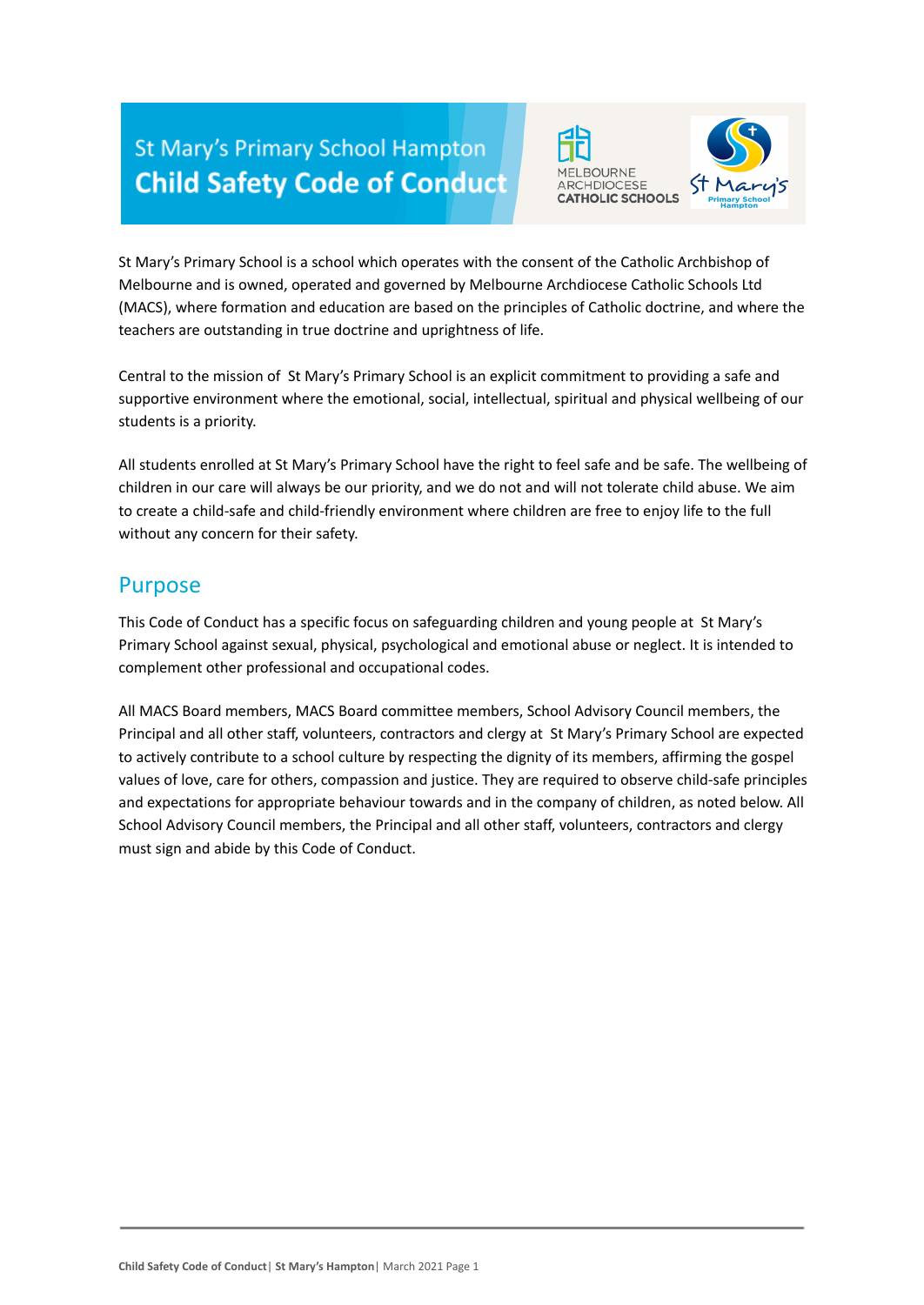### Acceptable behaviours

All MACS Board members, MACS Board committee members, School Advisory Council members, the Principal and all our other staff, volunteers, contractors and clergy at St Mary's Primary School are responsible for supporting the safety of children by:

- adhering to the school's child-safe policy and upholding the school's statement of commitment to child safety, at all times
- taking all reasonable steps to protect children from abuse
- treating everyone in the school community with respect
- listening and responding to the views and concerns of children particularly if they are telling you that they or another child has been abused or that they are worried about their safety/the safety of another child
- promoting the cultural safety, participation and empowerment of Aboriginal and Torres Strait Islander children (for example, by never questioning an Aboriginal or Torres Strait Islander child's self-identification)
- promoting the cultural safety, participation and empowerment of children with culturally and linguistically diverse backgrounds (for example, by having a zero-tolerance for discrimination)
- promoting the safety, participation and empowerment of children with a disability (for example, during personal care activities)
- ensuring as far as practicable that adults are not alone with a child
- reporting any child safety concerns or allegations of child abuse to the school's leadership
- understanding and complying with all reporting obligations as they relate to mandatory reporting and reporting under the *Crimes Act 1958* (Vic.)
- ensuring as quickly as possible that the child is safe if an allegation of child abuse is made
- reporting to the Victorian Institute of Teaching (VIT) any charges, committals for trial or convictions in relation to a sexual office by a registered teacher, or specific allegations or concerns about a registered teacher.

## Unacceptable behaviours

All MACS Board members, MACS Board committee members, School Advisory Council members, the Principal and all our other staff, volunteers, contractors and clergy at St Mary's Primary School must not:

- ignore or disregard any suspected or disclosed child abuse
- develop any 'special' relationships with children that could be seen as favouritism (for example, the offering of gifts or special treatment for specific children)
- exhibit behaviours with children which may be construed as unnecessarily physical (for example, inappropriate sitting on laps)
- put children at risk of abuse (for example, by locking doors)
- initiate unnecessary physical contact with children or do things of a personal nature that a child can do for themselves (for example, toileting or changing clothes)
- engage in open discussions of a mature or adult nature in the presence of children (for example, personal social activities)
- use inappropriate language in the presence of children
- express personal views on cultures, race or sexuality in the presence of children
- discriminate against any child, including because of age, gender, race, culture, vulnerability,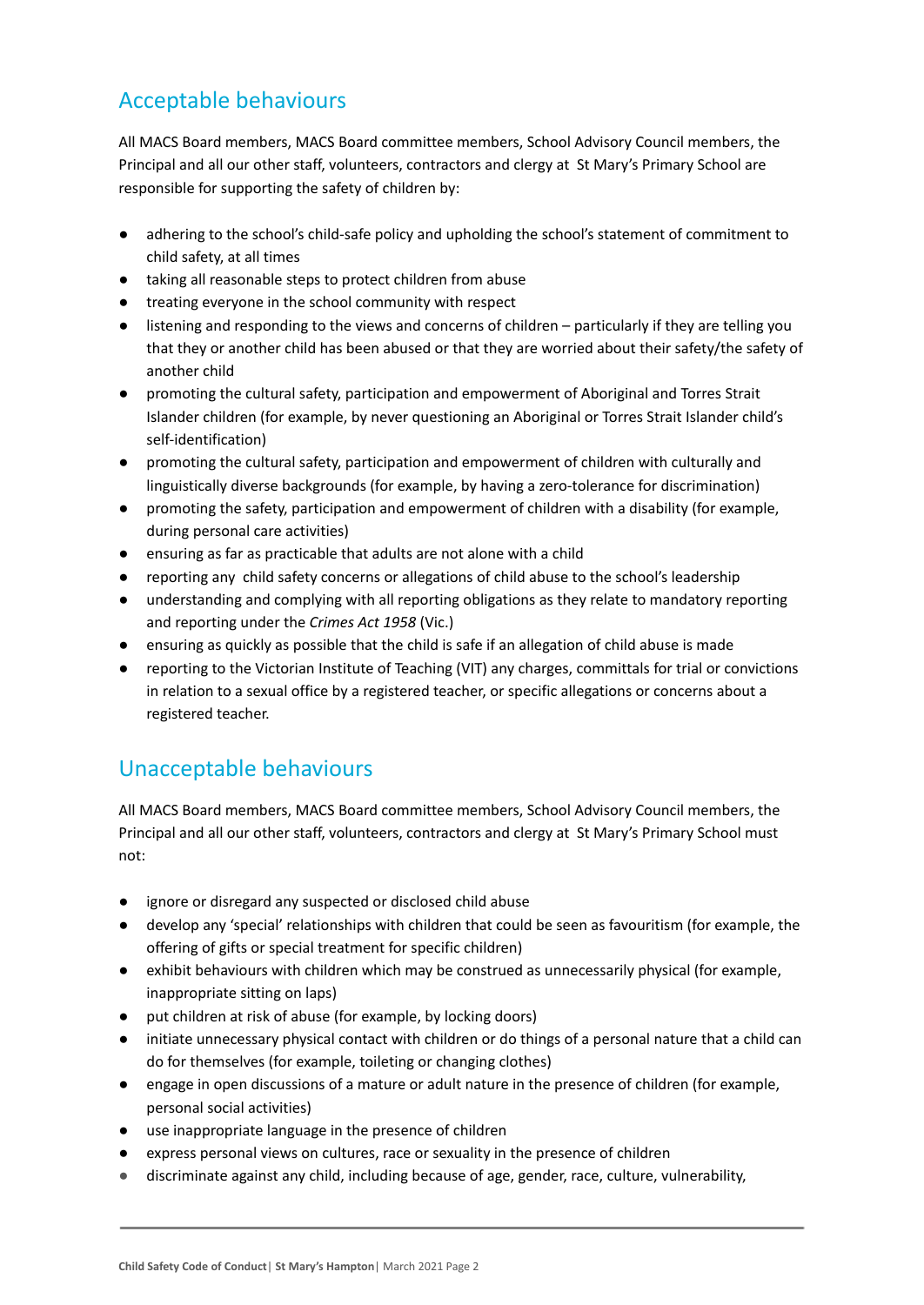sexuality, ethnicity or disability

- work with children while under the influence of alcohol or illegal drugs
- photograph or video a child without the consent of the parents or carers
- consume alcohol or drugs at school or at school events in the presence of children.

The Principal and all our other staff, contractors and clergy at St Mary's Primary School must not:

- have contact with a child or their family outside school without the school leadership's knowledge and/or consent or the school governing authority's approval (for example, unauthorised after-hours tutoring, private instrumental/other lessons or sport coaching); accidental contact, such as seeing people in the street, is appropriate
- For have any online contact with a child (including by social media, email, instant messaging etc.) or their family unless necessary (for example, providing families with eNewsletters or assisting students with their schoolwork)
- use any personal communication channels/devices such as a personal email account
- exchange personal contact details such as phone numbers, social networking sites or email addresses

#### Teachers

Teachers are also required to abide by the principles relating to relationships with students as set out in the Victorian Teaching Profession's Code of Conduct published by the VIT. These principles include:

- knowing their students well, respecting their individual differences and catering for their individual abilities
- working to create an environment which promotes mutual respect
- modelling and engaging in respectful and impartial language
- protecting students from intimidation, embarrassment, humiliation and harm
- respecting a student's privacy in sensitive matters
- interacting with students without displaying bias or preference
- not violating or compromising the unique position that a teacher holds of influence and trust in their relationship with students.

#### Psychologists and school counsellors

In their dealings with students, psychologists and school counsellors should also take into account their professional obligations as set out in a code of ethics or practice to which they are bound, including because of their membership of:

- the Australian Health Practitioner Regulation Agency
- the Australian Counselling Association
- Speech Pathology Australia.